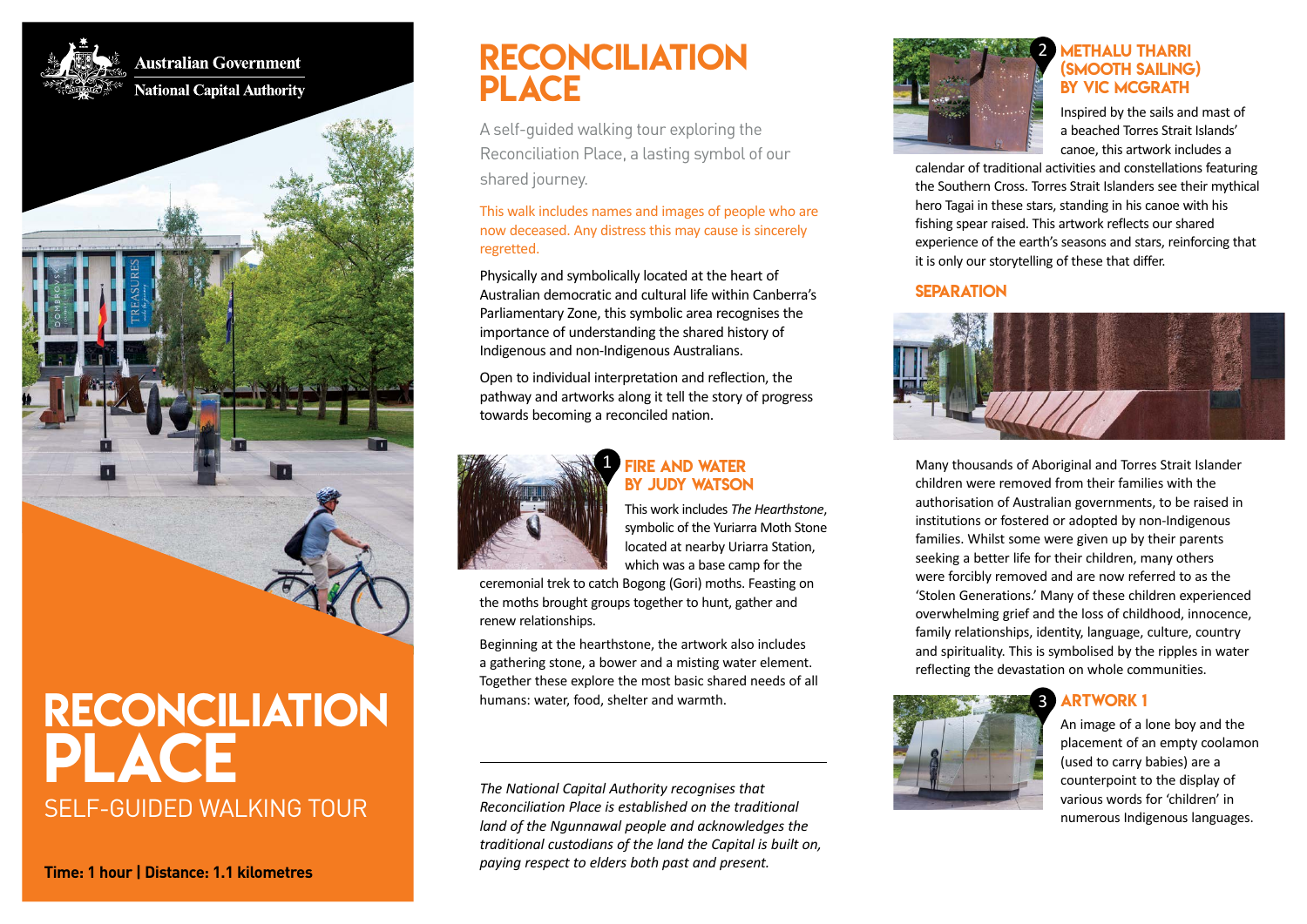

### **ARTWORK 2**

The rusted finish on this artwork is reflective of the iconic red dirt of central Australia. The holes offer visitors an opportunity to make their story part of the journey and

of the healing process. Words from or about members of the Stolen Generations also appear on the map of Australia.



### KWI'ITH, MAN AND **OMAN YAM BY DR.** GLORIA FLETCHER (THANCOUPIE)

The long yam and the cheeky yam, rendered as large bronze shapes,

are traditional symbols for man and woman in Thancoupie's culture. The artist's thumb and finger marks encourage visitors to touch and explore, while the evocative words in the base of the artwork suggest a way forward for everyone involved in the process of Reconciliation – simple, powerful and inclusive.



### STRENGTH, SERVICE AND **SACRIFICE**

Australians unite in times of conflict, when social and cultural divisions seem less important. Aboriginal and Torres Strait

Islanders have served in both world wars and three notable figures from the Second World War are depicted on one face of this artwork: Captain Reg Saunders, Sedo Gebade and Kath Walker (Oodgeroo Noonuccal). Australians also unite over their love of sport, reflected through the images of Olympic gold medallist, Cathy Freeman, and the first Australian cricket team to tour England (1868).

# 7

## **NGUNNAWAL**

Ngunna yerrabi yanggu - You're welcome to leave your footprints on our land – is a traditional welcome to Ngunnawal country given by local elders. This artwork

features a Wedgetail eagle, symbolic of their traditional high country and an artistic interpretation of the migratory patterns of the Bogong Moth.



# **LEADERSHIP**

Social change comes from action – whether within the existing 'system' or in opposition to it. The first Indigenous Senator in Australian Parliament, Neville

Bonner, worked from within. His side of this artwork includes a carpet snake, his totem. The other side celebrates Vincent Lingiari who led his people in a walk-off at Wave Hill Station, widely remembered as the start of the Aboriginal Land Rights Movement. This side also includes a timeline of photographs relating to the campaign for Land Rights.





The Australian Constitution can only be changed with the agreement of the majority of voters through a referendum. To date, 44 referenda have

been held since Federation but only eight have been successful. The 1967 Referendum, which proposed to include Aboriginal people in the census and allow the Commonwealth government to make laws for Aboriginal people, received the highest positive response of all of these. The large photograph included in this artwork shows delegates to the Federal Council for Advancement of the Aborigines and Torres Strait Islanders (FCAATSI).

### WOMEN ARTWORK 10



These artworks celebrate the perseverance and courage of three remarkable women and remind visitors of their collective contribution to Reconciliation in

Australia, including their roles in the 1967 Referendum. On the ground between the individual artworks are evocative words embodying qualities and values considered important to all three women, which could also inspire visitors to participate in the Reconciliation process. Both Faith Bandler (2015) and Evelyn Scott (2017) have passed since the creation of this artwork.



### WATI JARRA JUKURRPA (TWO MEN DREAMING)

This artworks is an interpretive landscape based on the contemporary Warlpiri painting

of the same name by Paddy Japaljarri Stewart. The bands enclosing the artwork represent Witi – ceremonial poles which were tied to young men's legs as part of their initiation ceremony. The three circular forms, each set within a red pavement, represent gatherings of people and stars.

# 12 LAND RIGHTS



This artwork incorporates extracts from seminal legal cases on Land Rights and an etched map of Meriam Mer (Murray Island), overlaid with images of three

plaintiffs in that case. A thumbprint and the Latin words 'Terra Nullius' and 'Terra Aboriginum' evoke both the superseded view of an empty land and the custodial role of Indigenous Australians. Various Australian landscapes and the elements of Country (water earth and life) are also represented.

### THE STONE ARTWORKS



These stones celebrate the resilience and achievements of eminent Indigenous Australians who have made personal contributions to Reconciliation and to our Australian story, through their selfless dedication to the advancement of Indigenous Australians and building bridges with the wider community. Each artwork includes illustrative carvings and an inspirational quote on Reconciliation which can guide all visitors into the future.